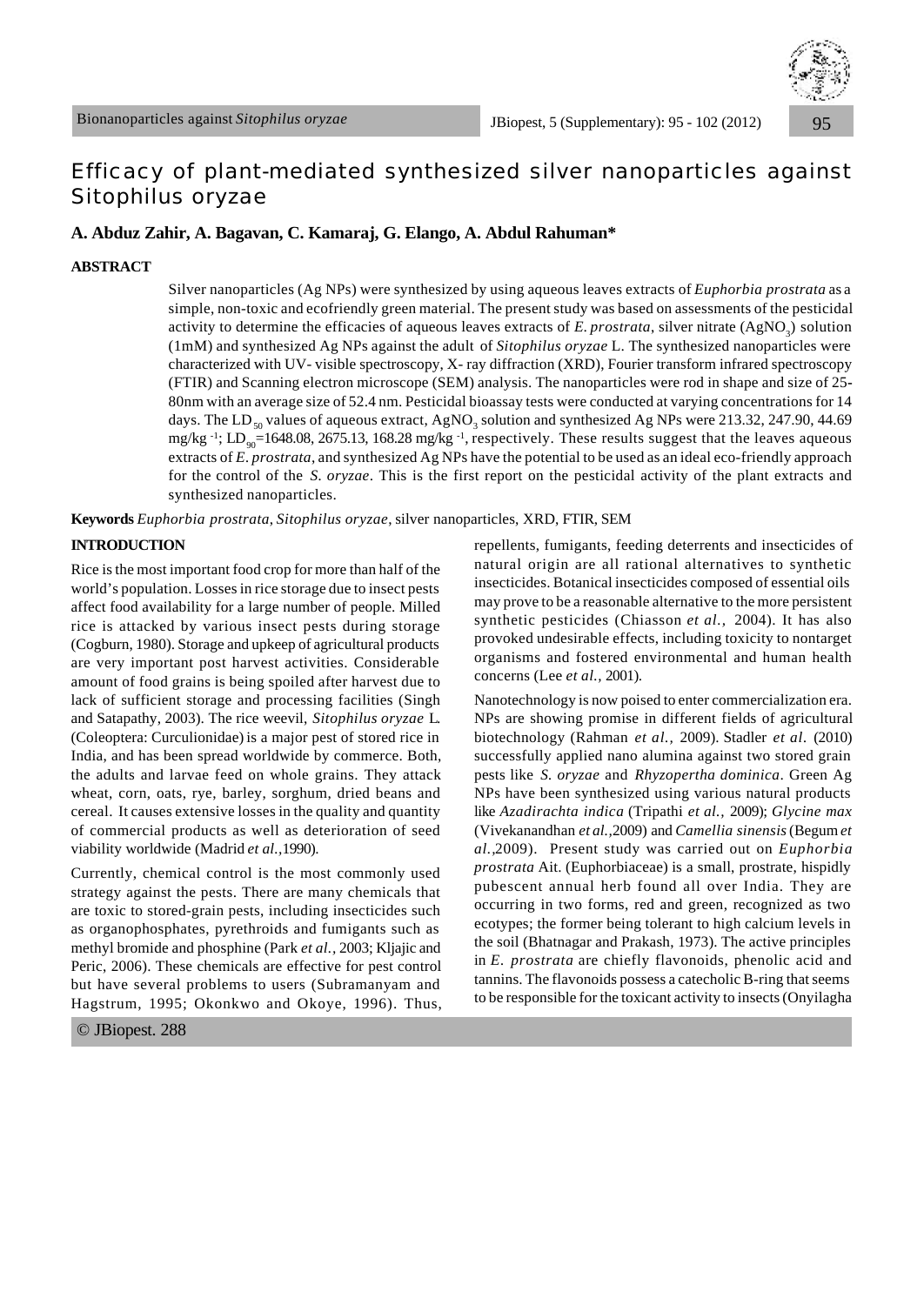*et al.,* 2004), and this activity vary in agreement with the chemical structure of these compounds (Larsson *et al.,*1992). Kumar *et al.,*(2010) reported that the ethanolic leaves extract of *Annona squamosa* was tested against *S*. *oryzae*,the phytochemical investigation of this plant is mainly contains tannins and phenolic compounds. Elumalai *et al.* (2010) have reported that the aqueous extract of shade dried leaves of *Euphorbia hirta* was used for the synthesis of Ag NPs and their antibacterial activities. The antimicrobial activity of aqueous extracts of *E. prostrata* is highly effective against *Shigella dysenteriae* type 1 induced diarrhea in rats (Kamgang *et al.,* 2007). Nanoencapsulation is currently the most promising technology for protection of host plants against insect pests. Thus nanotechnology will revolutionize agriculture including pest management in the near future. Over the next two decades, the green revolution would be accelerated by means of nanotechnology (Bhattacharyya *et al.,* 2010). In this study, the pesticidal activities of synthesized Ag NPs using the leaves of *E. prostrata* were assessed. We report the synthesis of Ag NPs, reducing the silver ions present in the solution of silver nitrate by the cell free aqueous leaves extract of *E. prostrata*. Furthermore, these biologically synthesized nanoparticles and aqueous extracts of *E. prostrata* were found to produce a high parasitic activity.

#### **MATERIALS AND METHODS**

### **Insects rearing**

*S*. *oryzae* was collected from infested rice obtained from a local market and reared in glass jars under laboratory conditions of 30°C  $\pm$  1°C, 75  $\pm$  5% relative humidity (RH) in continuous darkness. The RH was maintained by using saturated solution of sodium chloride (Winston and Bates, 1960). After the pupal stage the adults less than 24 hrs old were used for the experiments.

#### **Materials**

Fresh leaves of *E. prostrata* were collected in and around Melvisharam, Vellore district, Tamil Nadu, India and the taxonomic identification was made by Dr. C. Hema, Department of Botany, Arignar Anna Government Arts College for Women, Walajapet, Vellore, India. The voucher number (CAH/EP/114-06) was given and kept in our research laboratory for further reference. Silver nitrate (99.9% pure) was obtained from Qualigens Fine Chemicals, Mumbai, India.

# **Preparation of plant extracts**

The leaves was finely cut into small pieces and the aqueous extract was prepared by mixing 10 g of dried leaves powder with 500 mL of water (boiled and cooled distilled water) with constant stirring on a magnetic stirrer (Minjas and Sarda 1986). The suspension of dried leaves powder in water was left for 3 h, filtered through Whatman no. 1 filter paper, and the filtrate was stored in amber colored air tight bottle at 10°C and used within a week.

#### **Synthesis of Ag NPs**

The fresh leaves of *E. prostrata* broth solution was prepared by taking 2 g of thoroughly washed and finely cut leaves in a 300 mL Erlenmeyer flask along with 100 mL of sterilized double distilled water and then boiling the mixture of  $60^{\circ}$ C for 15 min before finally decanting it. After boiling, the solution was cooled, decanted, and 12 mL of this broth was added to 88 mL of  $1 \text{mM}$  aqueous  $\text{AgNO}_3$  solution and the resulting solution became brown in color. This extract was filtered through nylon mesh (spectrum) followed by Millipore hydrophilic filter (0.22µm) and used for further experiments (Parashar *et al.,* 2009). A control was setup to maintained without *E. prostrata* extract and color intensity of the extracts was measured at 420 nm for different intervals (15, 30, 60, 120, 240 and 300 min respectively).

#### **Pesticidal Bioassay**

The bioassay on *S. oryzae* was performed in small plastic screw capped jars. Each jar had a radius of 6 cm and height of 6.5 cm. The caps were perforated to allow aeration. 20 g of rice (IR64) was placed in each jar. Rice in each jar was mixed individually with aqueous leaves extracts of *E*. *prostrata*, lmM AgNO<sub>3</sub> solution and synthesized Ag NPs. Different concentrations of 1000, 800, 600, 400, 200 mg/kg $^{-1}$  of aqueous extract,  $AgNO<sub>3</sub>$  and synthesized Ag NPs in the concentration ranging from 250, 200, 150, 100, 50 mg/kg<sup>-1</sup> rice were prepared. Then, the jars were shaken manually for approximately 1 min to achieve equal distribution on rice (Subramanyam and Roesli, 2000). For each dose, there were five replicates. The control papers were impregnated with aqueous plant extract,  $AgNO<sub>3</sub>$ and synthesized Ag NPs with rice. The jars were kept for 24 hrs before 20 unsexed adults of *S. oryzae* were introduced into each jar. All bioassays were performed at  $30^{\circ}C \pm 1^{\circ}C$ , 75  $\pm$  5% r.h. Insect mortality was checked after 1, 3, 5, 7, and 14 days as per the method of Debnath *et al.*(2010). After the bioassay was complete, all the live insects were removed and the treated boxes were retained for two months beyond the experiment to check if there were any fresh *S. oryzae* progeny in the rice.

#### **Characterization of the synthesized nanoparticles**

Synthesis of Ag NPs solution with leaves extract may be easily observed by UV–vis spectroscopy. The bioreduction of the Ag+ ions in solutions was monitored by periodic sampling of aliquots (1 mL) of the aqueous component after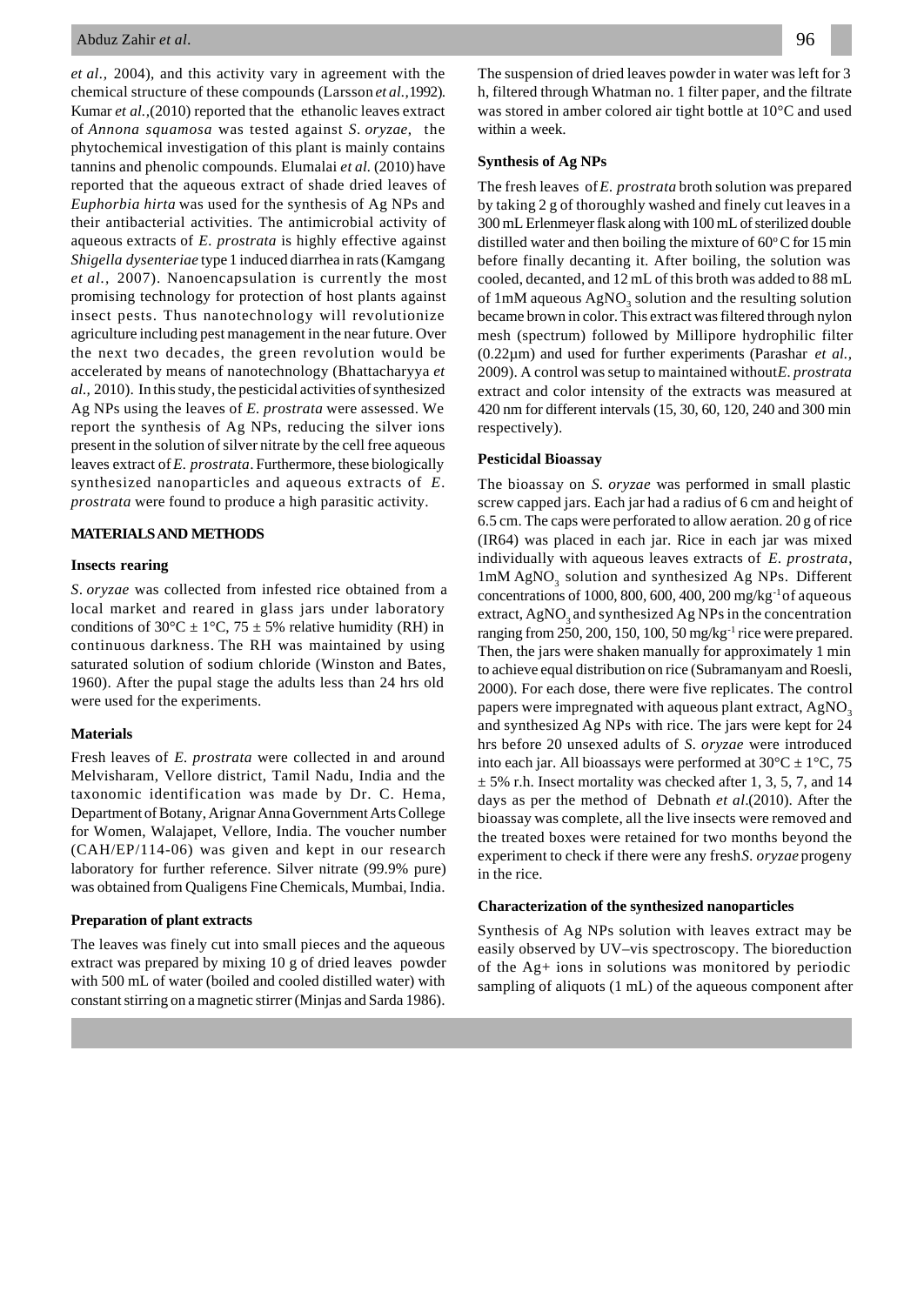# Bionano particles against *Sitophilus oryzae*

20 times dilution and measuring the UV–vis spectra of the solution. UV–vis spectra of these aliquots were monitored as a function of time of reaction on a Schimadzu 1601 spectrophotometer in 300–700nm range operated at a resolution of 1 nm. Further, the reaction mixture was subjected to centrifugation at  $60,000 \times g$  for 40 min; resulting pellet was dissolved in deionized water and filtered through Millipore filter  $(0.45 \mu m)$ . An aliquot of this filtrate containing Ag NPs was used for X-ray diffraction (XRD), and Fourier transform infrared (FTIR) analysis. For electron microscopic studies, 25 ìL of sample was sputter-coated on copper stub, and the images of nanoparticles were studied using scanning electron microscopy (SEM; JEOL, Model JFC-1600) and the measurements were operated at an accelerating voltage of 120 kV and later with an XDL 3000 powder. FTIR spectra of the samples were measured using Perkin-Elmer Spectrum One instrument in the diffuse reflectance mode at a resolution of 4 cm"1 in KBr pellets. Powder samples for the FTIR was prepared similarly as for powder diffraction measurements. The FTIR spectra of leaves extracts taken before and after synthesis of Ag NPs were analyzed which discussed for the possible functional groups for the formation of Ag NPs. For XRD studies, dried nanoparticles were coated on XRD grid, and

the spectra were recorded by using Phillips PW 1830 instrument operating at a voltage of 40 kV and a current of 30 mA with CuKá1 radiation.

# **Data analysis**

Lethal concentration (LD  $_{50}$ , LD<sub>90</sub>) and their associated confidence intervals were estimated from 24 h concentration mortality data using probit analysis (Finney, 1971).  $LD_{50}$  at the 50% and slope levels were considered significantly different if their associated confidence intervals did not overlap. All differences were considered significant at 5% level.

# **RESULTS**

Results from the pesticidal activity showed that the synthesized Ag NPs using *E. prostrata* were more effective than the aqueous extract and  $AgNO<sub>3</sub>$  solution (Table 1). Complete mortality (100%) was observed on  $7<sup>th</sup>$  days for the synthesized Ag NPs but in aqueous extract and the  $AgNO<sub>3</sub>$ solution the same mortality was observed after 14 days (Table 1). The  $LD_{50}$  value of aqueous extract,  $AgNO_3$  and synthesized Ag NPs were 213.32, 247.90, 44.69 mg/kg<sup>-1</sup>, respectively (Table

**Table 1.** Insecticidal activity of aqueous extract of *E. prostrata*, silver nitrate solution and synthesized Ag NPs against the adults of *Sitophilus oryzae*

|                               | Concentrations | Exposure hours (Mean±SD) |                |                |                 |                      |  |
|-------------------------------|----------------|--------------------------|----------------|----------------|-----------------|----------------------|--|
| Test samples                  | $mg/kg^{-1}$   | $1\epsilon$ day          | $3rd$ day      | $5h$ day       | $7th$ day       | 14 <sup>th</sup> day |  |
| Aqueous extract               | 1000           | $15 \pm 0.707$           | $40\pm1.000$   | $57 \pm 1.342$ | $68 \pm 2.302$  | $89 \pm 1.483$       |  |
|                               | 800            | $09 \pm 0.447$           | $25 \pm 0.708$ | $44 \pm 1.780$ | $61 \pm 2.489$  | $76 \pm 1.304$       |  |
|                               | 600            | $06 \pm 0.836$           | $19+0.834$     | $33 \pm 1.303$ | $39 \pm 1.782$  | $62 \pm 2.881$       |  |
|                               | 400            | $02 \pm 0.574$           | $11 \pm 0.447$ | $24 \pm 0.830$ | $33 \pm 1.517$  | $46 \pm 1.484$       |  |
|                               | 200            |                          | $3 \pm 0.500$  | $16+0.836$     | $22 \pm 0.547$  | $35 \pm 1.581$       |  |
|                               |                |                          |                |                |                 |                      |  |
| Silver nitrate                | 1000           | $17+0.894$               | $37 \pm 0.894$ | $49 \pm 1.789$ | $60 \pm 2.236$  | 80±1.000             |  |
|                               | 800            | $11\pm0.832$             | $30\pm0.707$   | $41 \pm 1.484$ | $55 + 2.237$    | $72 \pm 1.517$       |  |
|                               | 600            | $08 \pm 0.000$           | $19 \pm 0.834$ | $36 \pm 0.837$ | $43 \pm 1.304$  | $58 \pm 1.792$       |  |
|                               | 400            | $05 \pm 0.702$           | $14\pm0.836$   | $20 \pm 1.225$ | $28 \pm 0.894$  | $46 \pm 1.484$       |  |
|                               | 200            |                          | $07 \pm 0.547$ | $13 \pm 0.894$ | $21 \pm 1.781$  | $32 \pm 1.140$       |  |
|                               |                |                          |                |                |                 |                      |  |
| Synthesized Ag <sub>NPs</sub> | 250            | $55 + 2.237$             | $70 + 1.224$   | $88 \pm 1.674$ | $100 \pm 0.000$ | $100 \pm 0.000$      |  |
|                               |                |                          |                |                |                 |                      |  |
|                               | 200            | $47 + 2.881$             | $58 \pm 2.190$ | 79±1.924       | $92 \pm 1.140$  | $97 \pm 0.836$       |  |
|                               | 150            | $40 \pm 1.582$           | $45 \pm 1.581$ | $66{\pm}2.000$ | $85 \pm 2.000$  | $91 \pm 1.225$       |  |
|                               | 100            | 24±0.445                 | $31 \pm 1.141$ | $56 \pm 1.484$ | $71 \pm 1.644$  | $80 \pm 1.584$       |  |
|                               | 50             | $18 \pm 0.895$           | $27 \pm 0.540$ | $37 \pm 1.517$ | $60\pm1.122$    | $71 \pm 1.484$       |  |

Mean value of five replicates  $\pm$  SD; Control—nil mortality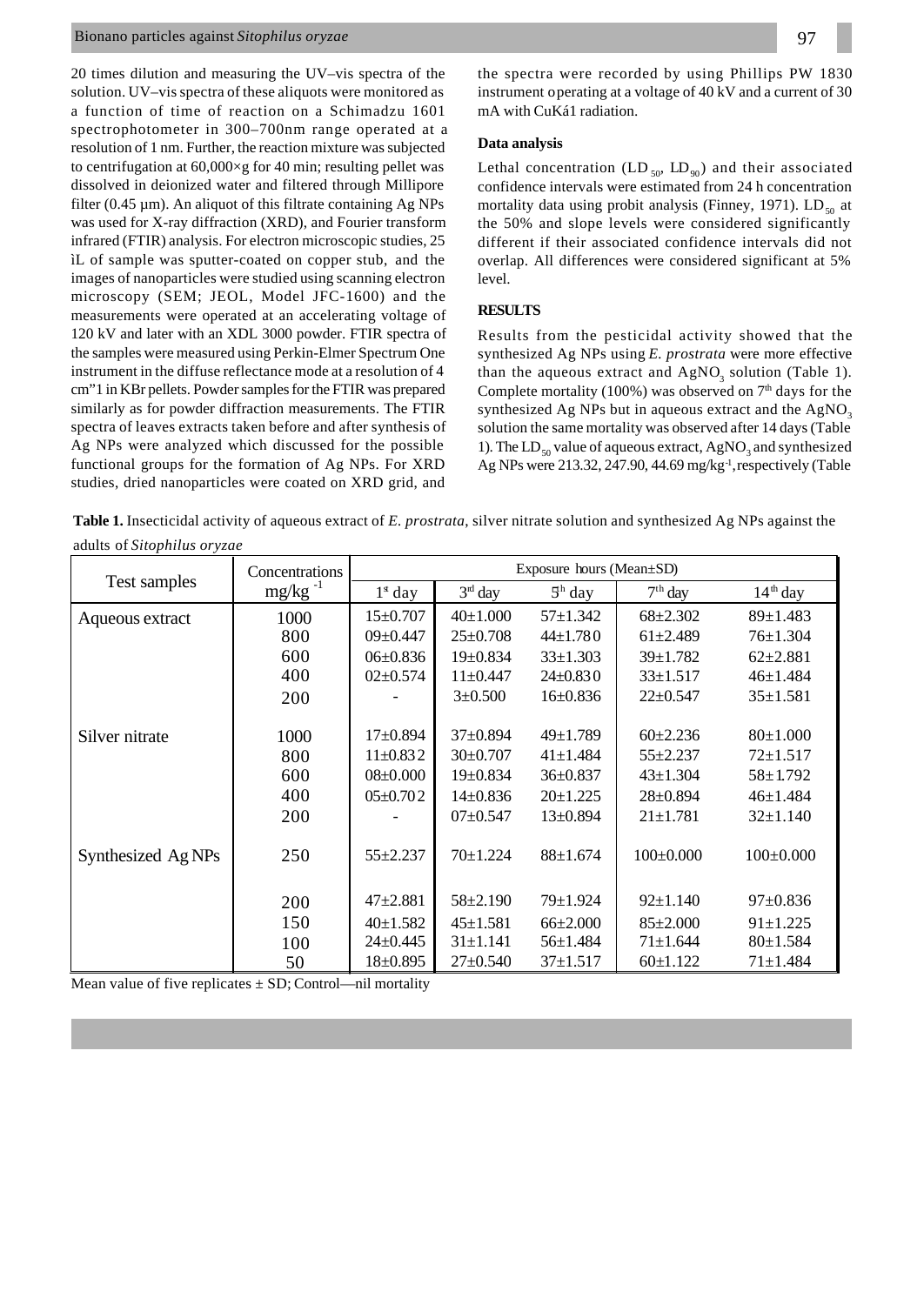| Test samples       | $LD_{50} (mg/kg^{1})$ | UCL-LCL<br>$(mg/kg^{-1})$ | $LD_{90} (mg/kg^{-1})$ | UCL-LCL<br>$(mg/kg-1)$ | ?2<br>$(df=4)$ |
|--------------------|-----------------------|---------------------------|------------------------|------------------------|----------------|
| Aqueous extract    | $213.32 + 23.22$      | 258.84167.78              | 1648.08 + 339.97       | 2314.43-981.71         | 4.19           |
| Silver nitrate     | $247.90 \pm 29.18$    | 305.10-190.70             | $2675.13 \pm 76.34$    | 4171.49 - 1178.72      | 7.82           |
| Synthesized Ag NPs | $44.69 \pm 5.80$      | 56.06 - 33.32             | $168.28 \pm 15.38$     | 198.44-138.12          | 9.86           |

Control—nil mortality. Significant at  $p < 0.05$  level.

 $LD_{50}$ =lethal concentration that kills 50% of the exposed larvae,  $LD_{90}$ = lethal concentration that kills 90% of the exposed parasites, UCL: upper confidence limit; LCL: lower confidence limit; x<sup>2</sup>=Chi-square; df: degree of freedom.

2). This goes prove to that concentration plays an important role in insecticidal activity.

E. prostrata leaves extract without AgNO<sub>3</sub> did not show any change in color. Reduction of silver ion into Ag particles during exposure to the plant extracts could be followed by color change. Ag NPs exhibit dark yellowish brown color in aqueous solution due to the surface plasmon resonance phenomenon. The result obtained in this investigation is very interesting in terms of identification of potential weeds for synthesized Ag NPs.

UV-vis spectrograph of the colloidal solution of Ag NPs has been recorded as a function of time. Absorption spectrum of *E. prostrata* leaves extracts at different wavelengths ranging from 300 - 600 nm revealed a peak at 420 nm (Fig. 1).The synthesis solutions of Ag NPs in each case contained many molecules and some of these become attached or adsorbed on the surface of Ag NPs. FTIR analysis of these nanoparticles can characterize such molecules associated with Ag NPs. To

**Fig. 1.** UV–vis absorption spectra of Ag NPs synthesized by *Euphorbia prostrata* leaf extract after 6 hrs



identify Ag NPs associated molecules, FTIR spectra were recorded as shown in Fig 2. The FTIR spectra of Ag NPs exhibited prominent peaks at 3,431, 1,616, 1,381, 1,045, 818, 509 and 420 cm<sup>1</sup> (Fig. 2). The X-ray diffraction pattern of Ag NPs produced by leaves extract is shown in Fig. 3. The control thin films of the leaves extract as well as the AgNO<sub>2</sub> did not show the characteristic peaks. The XRD spectrum compared with the standard confirmed spectrum of silver particles formed in the present experiments were in the form of nanocrystals, as evidenced by the peaks at 2è values of 23.22°, 27.85°, 30.91°, 31.80°, 32.00°, 34.62°, 35.34°, 38.26° , 44.45° ,45.38° ,64.58°, and 77.49° the pure silver lattice constant has been estimated to be Alpha=4.081. The value of that is consistent with Alpha=4.0862 Å reported by the JCPDS file no. 4-0783. This estimation confirmed the hypothesis of particle monocrystallinity. The sharpening of the peaks clearly indicates that the particles were in the nanoregime. SEM analyses of the synthesized Ag NPs were clearly

**Fig. 2.** FTIR spectra of vacuum dried powder of synthesized Ag NPs using *Euphorbia prostrata* leaf extract

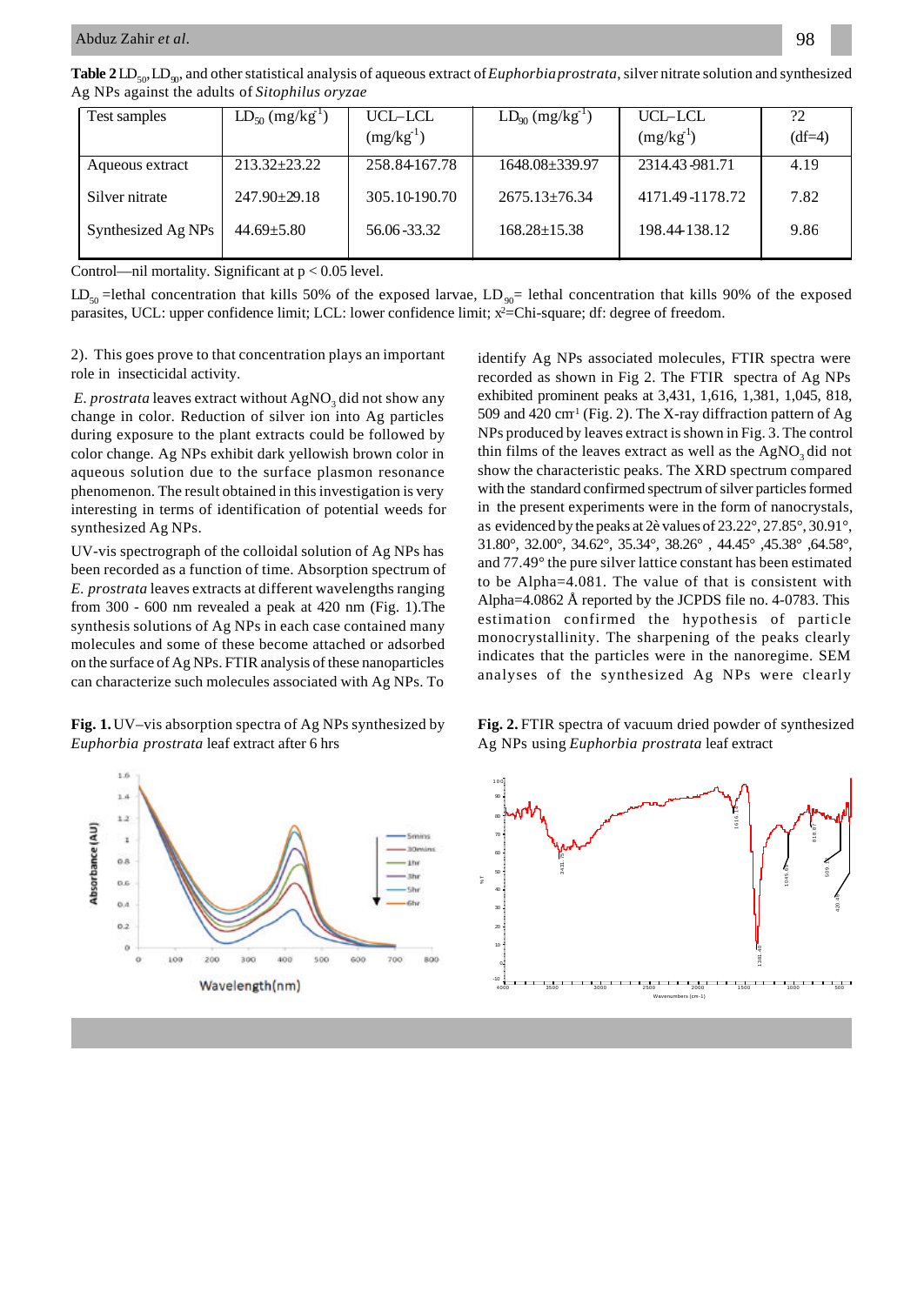**Figure 3.** XRD pattern of Ag NPs synthesized by *Euphorbia prostrata* leaf aqueous extract



distinguishable measured ranged in size of 25**-**80 nmwith an average size of 52.4 nm. Representative SEM micrographs of the reaction mixtures containing 10 mg of *E. prostrata* leaves extract powder and 1.0 mM of silver nitrate incubated for 6 hrs magnified at  $5000 \times$  and  $10,000 \times$  are shown in Fig. 4 a and 4b.

# **DISCUSSION**

Plants or their extracts can be efficiently used in the synthesis of gold and Ag NPs as a greener route. Control over the shape and size of nanoparticles seems to be very easy with the use of plants. Such nanoparticles produced using plants have been used in various applications for human benefit. Elucidation of the mechanism of plant-mediated synthesis of nanoparticles is a very promising area of research (Kumar and Yadav, 2009).The potential uses and benefits of nanotechnology are enormous. These include agricultural productivity enhancement involving nanoporous zeolites for slow release and efficient dosage of water and fertilizer, nanocapsules for herbicide delivery, vector and pest management and nanosensors for pest detection (Scrinis and Lyons, 2007a). Nanoparticles help to produce new pesticides, insecticides and insect repellants (Owolade *et al.,* 2008)*.* Nanoencapsulation is a process through which a chemical such as an insecticide is slowly but efficiently released to a particular host plant for insect pest control. Nanoencapsulation with nanoparticles in form of pesticides allows for proper absorption of the chemical into the plants unlike the case of larger particles (Scrinis and Lyon, 2007b). It has been observed that nanoparticles loaded with garlic essential oil are efficacious against *Tribolium castaneum* (Yang *et al.,* 2009).



The results of the present study show that synthesized Ag NPs from *E*. *prostrata* extract in relation to silver nitrate in exhibited various levels of reduction of adult *S*. *oryzae* and offered various degrees of protection to plants compared with *E*. *prostrata* based aqueous extract formulations. The present study shows that mixtures of plant extracts at 1g/kg<sup>-1</sup> exhibited insecticidal activity against the target pests and thus indicating their potentials for development as botanical based nanoparticles. Various studies have been taken in use for the detection of the usage of botanicals as control in the stored product pest. Debnath *et al.* (2010) reported that the diatomaceous earth was used to design amorphous nano sized hydrophilic, hydrophobic, and lipophilic, surfacefunctionalized silica nanoparticle (SNP) was tested against rice weevil *S*. *oryzae* and its efficacy was compared with bulksized silica, application of hydrophilic SNP at 1 g kg<sup>-1</sup> could kill more than 80% of the insects, after 7 days of exposure, 95 and 86% mortality were obtained with hydrophilic and hydrophobic SNPs at 1 g kg $^{-1}$ , respectively. Biosythesis of gold and Ag NPs using aqueous solution of *C*. *sinensis* extract contains mainly polyphenols compounds and flavonoids, which are the natural source for the synthesis of Ag NPs (Begum *et al.,* 2009).

Goswami et al. (2010) reported that the applications of different surface functionalized hydrophilic nanoparticles, silica (SNP), aluminium oxide (ANP), zinc oxide (ZNP) and titanium dioxide (TNP) nanoparticle were tested against rice weevil *S*. *oryzae*. Insect mortality due to silica nanoparticles treatment was obtained at dose rates almost comparable with those of commercially available DE formulations ranging from 500 to 5000 mg kg-1 (Subramanyam and Roesli, 2000; Vardeman *et al.,* 2007). The above highlights putative effects of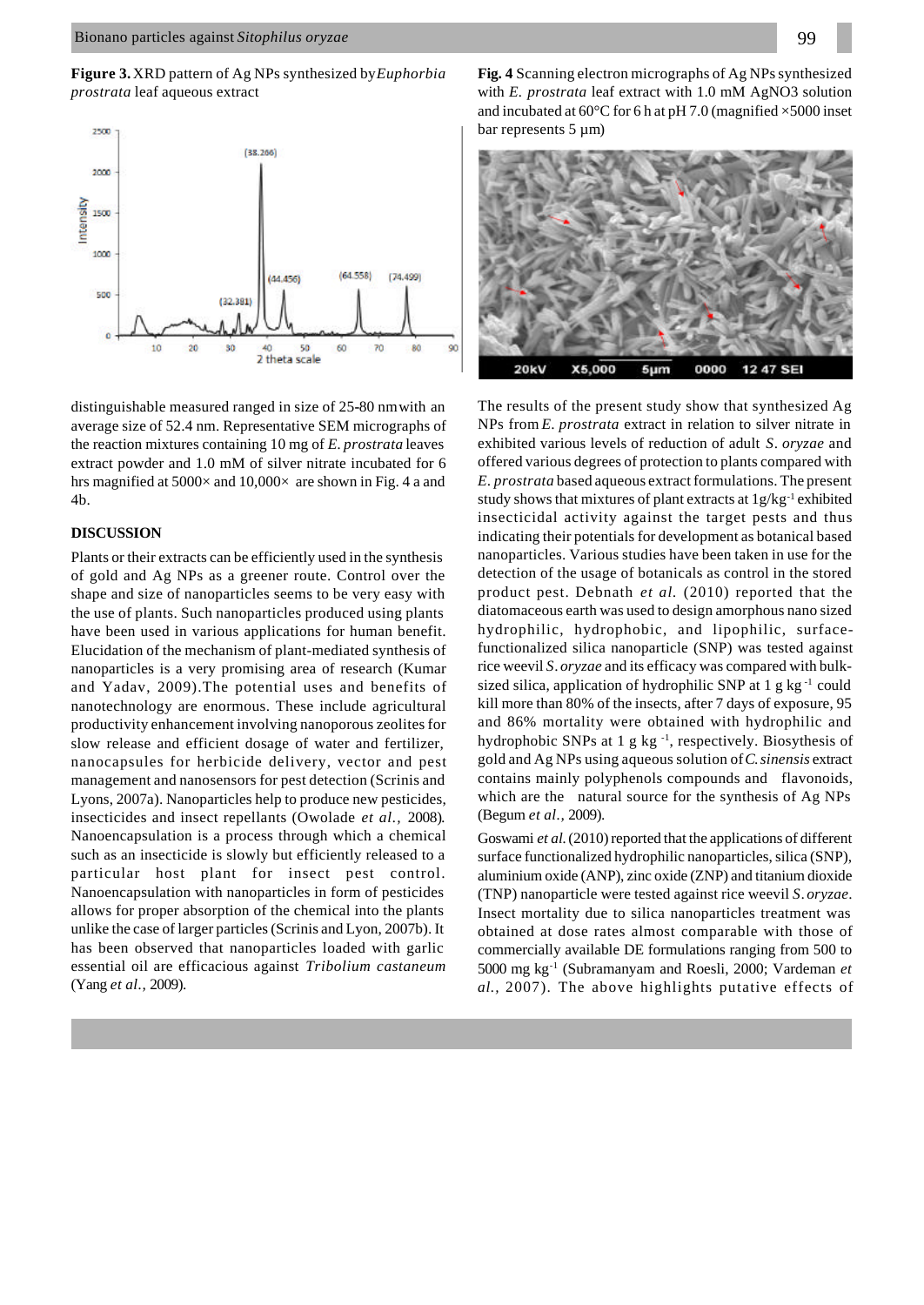### Abduz Zahir *et al.*

nanoparticles on insects, as these small particles are present in their entire body parts.

In UV spectral analysis the generation of color is due to excitation of surface plasmon in metal nanoparticles (Mulvaney, 1996). The reduction of silver ions and formation of stable nanoparticles occurring within 4 hrs of reaction was also achieved by Vilchis-Nestor *et al.* (2008) with *C*. *sinensis* extract. In basil plant the plasmon intensity at the reaction time of 11 hrs is near to that at 15 hrs, meaning completion of the reaction. Ag NPs were observed to be stable in solution and show very little aggregation (Ahmad *et al.,*2010). Chandran *et al.*(2006) reported that the synthesized Ag NPs using *Aloe* v*era* only after 24 hrs of reaction and in presence of ammonia, which in the study mentioned enhances the formation of a soluble silver complex. Sakulku *et al.*(2009) have reported the low release rate of nanoemulsion with large droplet size that resulted in prolonged mosquito repellant activity compared to the nanoemulsion with small droplet size. Although an attempt to develop essential oil for pesticides and insecticides has been made in a variety of water-soluble formulations such as nanoemulsion incorporated with âcypermethrin (Wang *et al.,*2007) and essential oil-loaded microcapsules for pest control (Moretti *et al.,* 2002). XRD pattern clearly illustrates that the Ag NPs formed in this present synthesis were crystalline in nature. The purified nanoparticles showed the presence of bands due to O–H stretching (around 3431 cm<sup>-1</sup>),  $C = O$  group (1616 cm<sup>-1</sup>), C–C and C–N stretching (1381 cm<sup>-1</sup>), O–H stretch (1045 cm<sup>-1</sup>), and C–H alkenes (818). The spectra showed sharp and strong absorption band at  $1616 \text{ cm}^1$  assigned to the stretching vibration of (NH) C=O group. The band 1381 developed for C–C and C–N stretching, respectively, and was commonly found in the proteins.

 For the SEM studies, reaction mixtures were air-dried on silicon wafers. As a result, a coffee ring phenomenon was observed. It is well-known that when liquids that contain fine particles were evaporated on a flat surface, the particles accumulate along the outer edge and form typical structures (Chen and Evans, 2009). Ag NPs were synthesized using leaves extract of *Acalypha indica* and the SEM image showed the size of the control silver nitrate obtained was greater than 1000 nm size, where as synthesized Ag NPs measured 20–30 nm in size (Krishnaraj *et al.,* 2010). The Ag NPs synthesized by treating silver nitrate solution with *Eucalyptus hybrida* leaves extract, the Ag NPs formed were predominantly cubical with uniform shape; considerably change their optical and electronic properties (Xu and Käll, 2002).

The position of the peak changed with increasing incubation time. It was reported earlier that peak shift is an indicator of size change. Nanoparticle size also determines the colour of the solution, the smaller the size of Ag NPs and the greater the colours shift towards red (Mock, 2002). The difference in this regard with the present study may be due to difference in pest species, dose of the treatment, methodology of research, varietal and commodity variations, and laboratory and environmental differences. Some other interesting findings were reported by different scientists on plants but with different insect species.

One exciting finding from these experiments is that no fresh insect infestation is found in the Ag NPs treated stored rice even after 2 months of treatment. The nanocides can be removed by conventional milling process unlike sprayable formulations of conventional pesticides, leaving residues on the stored grain. Therefore, Ag NPs has an excellent potential as stored grain as well as seed protecting agent if applied with proper safety measures. This study could lead to open up newer pathways of using nanomaterial based technology in pesticide industry.

# **ACKNOWLEDGEMENTS**

The authors are grateful to C. Abdul Hakeem College Management, W. Abdul Hameed, Principal, and Hameed Abdul Razack, HOD of Zoology Department for their help and suggestion. The authors gratefully acknowledge the Government of Tamil Nadu, for providing stipend (Rc.No.31066/K2/2010 dated 02.08.2010).

# **REFERENCES**

- Ahmad, N., Sharma, S., Alam, M.K., Singh, V.N., Shamsi, S.F., Mehta, B.R. and Fatma, A . 2010. Rapid synthesis of silver nanoparticles using dried medicinal plant of basil. *Colloids Surf B Biointerfaces,* **81**(1): 81–86
- Begum, N.A., Mondal, S., Basu,S., Laskar, R.A. and Mandal, D. 2009. Biogenic synthesis of Au and Ag nanoparticles using aqueous solutions of Black Tea leaf extracts. *Colloids Surf B Biointerfaces,* **71**:113–118
- Bhatnagar, J.K. and Prakash, O. 1973. Review of genus *Euphorbia Pharmacos* (eds) Elsevier.**18**: 28–33
- Bhattacharyya, A., Bhaumik, A., Usha Rani, P., Mandal, S. and Timothy, T.E. 2010. Nano-particles - A recent approach to insect pest control. *African Journal Biotechnology*, **9**(24): 3489–3493
- Chandran, S.P., Chaudhary, M., Pasricha, R., Ahmad, A. and Sastry, M. 2006. Synthesis of gold nanotriangles and silver nanoparticles using aloevera plant extract. *Biotechnology Progress*, **22**: 577–583
- Chen, L. and Evans, J.R. 2009. Arched structures created by colloidal droplets as they dry. *Langmuir,* **25**: 11299–11301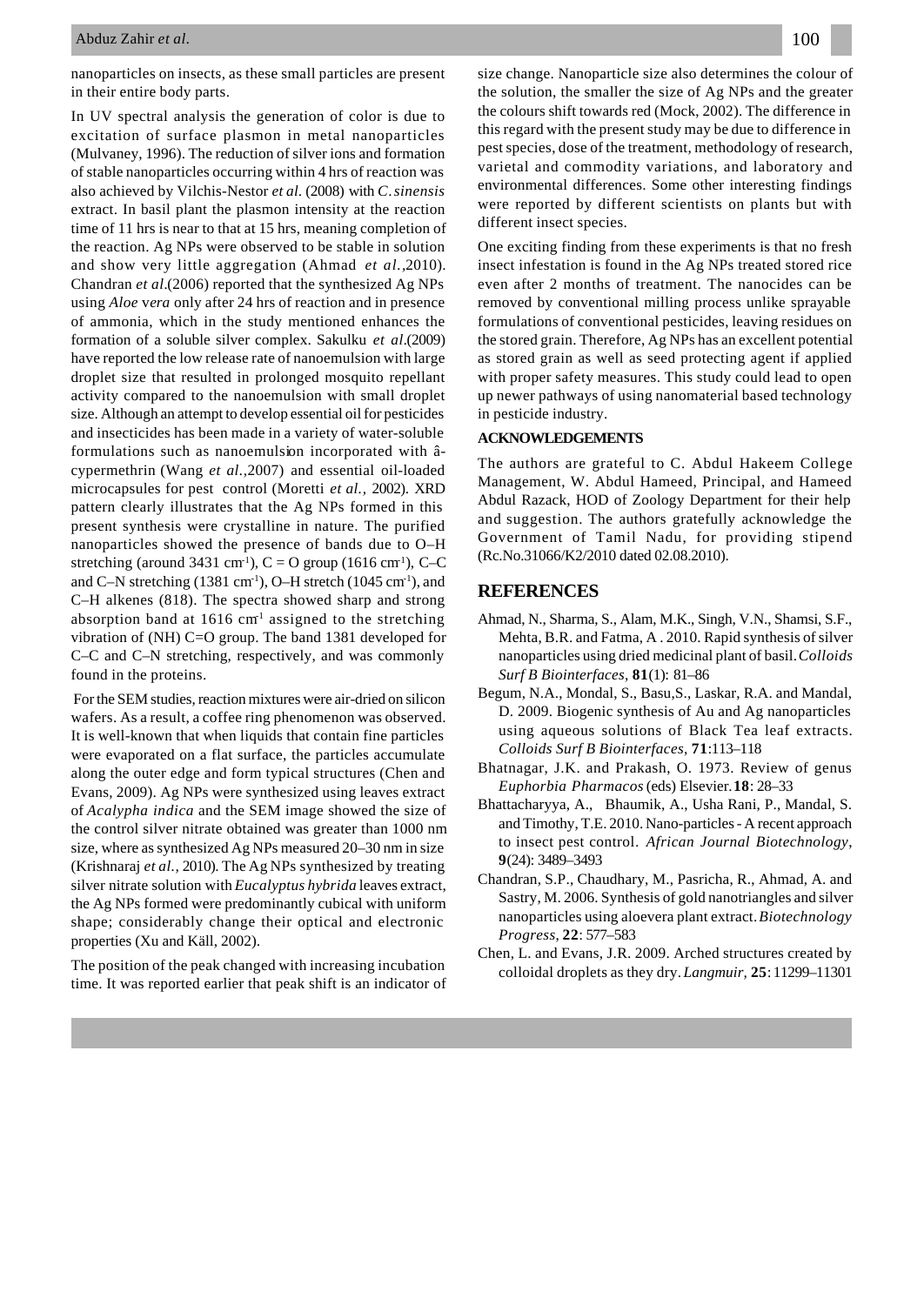- Chiasson, H., Vincent, C. and Bostanian, N.J. 2004. Insecticidal properties of a Chenopodium based botanical. *Journal Economic Entomology,* **97**:1378–1383
- Cogburn, R.R. 1980. Insect pests of stored rice. In: *Rice: production and utilizatio*n, (Luh, B.S. eds).AVI Publishing Company Inc., West Port, Connecticut, USA **pp** 289–310.
- Debnath, N., Das, S., Seth, D., Chandra, R., Bhattacharya, S.C.H. and Goswami, A. 2010. Entomotoxic effect of silica nanoparticles against *Sitophilus oryzae* (L.) *Journal of Pest Science,* **84**(1): 99–105.
- Elumalai, E.K., Prasad, T.N.V.K.V., Hemachandran, J., Therasa, V.S., Thirumalai, T. and David, E. 2010. Extracellular synthesis of silver nanoparticles using leaves of *Euphorbia hirta* and their antibacterial activities. *Journal of Pharmaceutical Science and Research,* **2**: 549–554.
- Finney, D.F. 1971. Probit Analysis, 3rd Edition, Cambridge University Press, Cambridge U.K.
- Goswami, A., Indrani Roy, Sengupta, S. and Debnath, N. 2010. Novel applications of solid and liquid formulations of nanoparticles against insect pests and pathogens. *Thin Solid Films,* **519**: 1252–1257.
- Kamgang, R., Hortense, G.K., Pascal, W., Jean Alexis, M.N., Ervice Vidal, P., Michel Archange, F.T. and Marie, C.F. 2007. Activity of aqueous ethanol extract of *Euphorbia prostrata* ait on Shigella dysenteriae type 1-induced diarrhea in rats. *Indian Journal Pharmacology,* **39**: 240– 244
- Kljajic, P. and Peric, I. 2006. Susceptibility to contact insecticides of granary weevil *Sitophilus granarius* (L.) (Coleoptera: Curculionidae) originating from different locations in the former Yugoslavia. *Journal of Stored Product Research,* 42:149–161.
- Krishnaraj, C., Jagan, E.G., Rajasekar, S., Selvakumar, P., Kalaichelvan, P.T. and Mohan, N. 2010. Synthesis of silver nanoparticles using *Acalypha indica* leaves extracts and its antibacterial activity against water borne pathogens. *Colloids Surf B Biointerfaces,* **76**: 50–56.
- Kumar, J.A., Rekha, T., Devi, S.S., Kannan, M., Jaswanth, A. and Gopal, V. 2010. Insecticidal Activity of Ethanolic Extract of Leaves of *Annona squamosa*. *Journal of Chemical Pharmaceutical Research,* **2**(5): 177–180.
- Kumar, V. and Yadav, S.K. 2009. Plant-mediated synthesis of silver and gold nanoparticles and their applications. *Journal Chemical Technology and Biotechnology,* **84**: 151–157.
- Larsson, S., Lundgren, L., Ohmart, C.P. and Gref, R. 1992. Weak responses of pine sawfly larvae to high needle flavonoid concentrations in scots pine. *Journal of Chemical Ecology,* **18**: 271–282.
- Lee, S. E., Kim, J.E. and Lee, H.S. 2001. Insecticide resistance in increasing interest. *Agricultural Chemistry and Biotechnology*, 44: 105–112.
- Madrid, F.J., White, N.D.G. and Loschiavo, S.R. 1990. Insects in stored cereals, and their association with farming practices in southern Manitoba. *Canadian Entomology*, 122: 515– 523
- Minjas, J.N. and Sarda, R.K. 1986. Laboratory observations on the toxicity of *Swartzia madagascariens* (Leguminaceae) extract to mosquito larvae. *Trans R Soc Trop Med Hyg,* **80**: 460–461.
- Mock, J.J., Barbic, M., Smith, D.R., Shultz, D.A. and Shultz, S. 2002. Shape effect in plasmon resonance of indivisual colloidal silver nanoparticles. *Journal of Chemistry and Physics,* **116**: 6755–6759
- Moretti, M.D.L., Sanna, P.G., Demontis, S. and Bazzoni, E. 2002. Essential oil formulations useful as a new tool for insect pest control. AAPS *Pharmaceutical Science and Techenology*, **13**: 1–11
- Mulvaney, P. 1996. Surface plasmon spectroscopy of nanosized metal particles. *Langmuir,* **12**: 788–800
- Okonkwo, E.U. and Okoye, W.J. 1996. The efficacy of four seed powders and the essential oils as protectants of cow pea and maize grain against infestation by *Callosobruchus maculates* (Fabricius) (Coleoptera: Bruchidae) and *Sitophilus zeamais* (Motschulsky) (Coleoptera: Curculionidae) in Nigeria. *International Journal Pest Management,* **42:** 143–146
- Onyilagha, J.C., lazorko, J., gruber, M.Y., Soroka, J.J.and Erlandson, M.A. 2004. Effect of flavonoids on feeding preference and development of the crucifer pest. *Journal Chemical Ecology*, **30**: 109–124
- Owolade, O.F., Ogunleti, D.O., and Adenekan, M.O. 2008. Titanium dioxide affects disease development and yield of edible cowpea. *EJEAF Chemistry*, **7**(50): 2942–2947
- Parashar, U.K., Saxenaa, P.S. and Srivastava, A. 2009. Bioinspired synthesis of silver nanoparticles. *Digest Journal of Nanomaterial and Biostructure*, **4**: 159–166
- Park, I.K., Lee, S.G., Choi, D.H., Park, J.D. and Ahn, Y.J. 2003. Insecticidal activities of constituents identified in the essential oil from leaves of *Chamaecyparis obtuse* against *Callosobruchus chinensis* (L.) and *Sitophilus oryzae* (L.). *Journal of Stored Product Research,* 39: 375–384
- Pretheep-Kumar, P., Mohan, S. and Ramaraju, K. 2004. Proteinenriched pea flour extract protects stored milled rice against the rice weevil, *Sitophilus oryzae*. J*ournal Insect Sciences,* **4**: 4–26
- Rahman, A., Seth, D., Mukhopadhyaya, S.K., Brahmachary, R.L., Ulrichs, C. and Goswami, A. 2009. Surface functionalized amorphous nanosilica and microsilica with